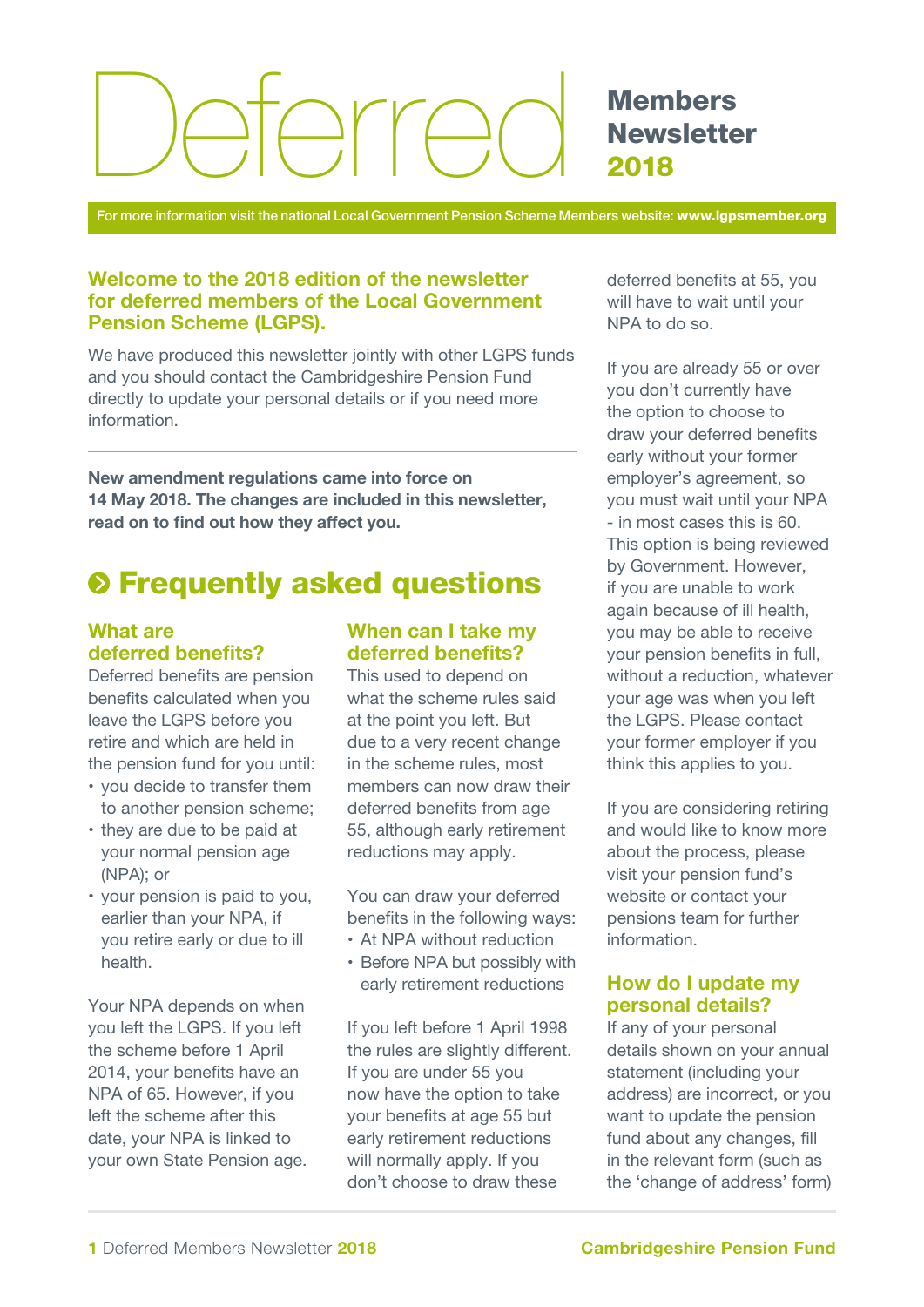on the fund's website. Or, you can update some of your personal details by logging in to your online account.

If your marital status has changed or changes in the future, you should provide the pension fund with your original marriage certificate, civil partnership certificate or decree absolute to authorise the change.

## What if I die before receiving my deferred benefits?

If you die before you receive your deferred benefits, your eligible dependants may receive a lump-sum death grant and survivors' pensions.

If you left the LGPS before 1 April 2008, the death grant would be the amount of your lump-sum retirement grant, which includes any increases in your pension since the date you left the scheme. If you left on or after 1 April 2008, the death grant would be the amount of your deferred pension, multiplied by five, including any pension increases since the date you left the scheme.

To see how much your dependants could receive, please visit our secure members' online area on our website.

## Who will receive the dependant's pension if I die before taking my deferred benefits?

Your registered civil partner, your eligible children or, if you were a member of the LGPS on or after 1 April 2008, an eligible cohabiting partner (someone you live with, unmarried, as part of a couple) may receive a pension. There is more information on who is eligible on our website.

There is no need to nominate your husband, wife, civil partner or dependent children for a pension payable on your death, but you should nominate who you would want to receive the lump-sum death grant.

If you have already made a nomination it will be shown on your annual statement. You can make a new nomination or change your current nomination by filling in the form on our website.

## How do my deferred benefits keep their value against inflation?

Your deferred benefits are adjusted each April in line with inflation to make sure they follow the cost of living. The pension increase to be applied to your benefits is measured by the Consumer Price Index (CPI) as at the previous September. For April 2018, this was 3%.

# **O** Increases to the State Pension age

Based on the recommendations of an independent review of the State Pension age, the Government's new timetable proposes that the State Pension age will increase to 68 between 2037 and 2039. This is earlier than the current legislation, which proposed a rise between 2044 and 2046. The change will affect everyone born between 6 April 1970 and 5 April 1978. No-one born on or before 5 April 1970 will see a change to their State Pension age.

As the normal pension age (NPA) within the LGPS is now linked to State Pension age, this will change the NPA of members born between those dates, unless they left the LGPS before 1 April 2014. Visit the Department for Work and Pensions website for more information on the State Pension age review.

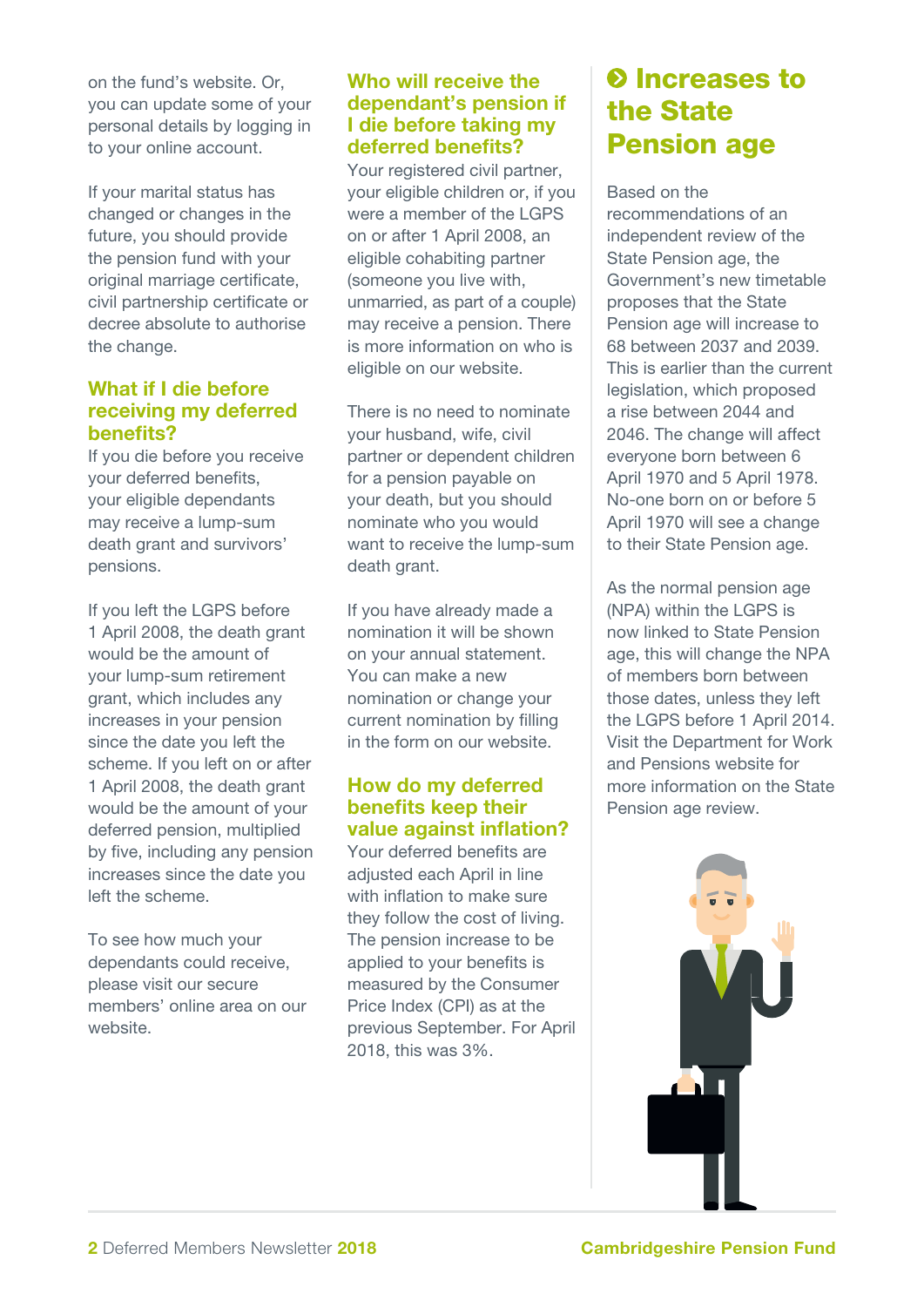# $\odot$  **New data-protection** regulations come into force

The General Data Protection Regulation (GDPR) is a new set of regulations which came into force on 25 May 2018. Within the UK these regulations make up part of the new Data Protection Act 2018. GDPR changes how businesses and organisations, including pension funds, process and handle data (information). The main aim is to simplify data privacy laws, while giving greater protection and rights to individuals.

## How will GDPR affect me?

To look after your pension benefits, your pension fund holds certain information about you, including the following:

- Contact details, including your name, address, phone number and email address
- Identifying details, including your date of birth and National Insurance number
- Information about your benefits in the fund, including length of service and salary
- Other information to do with your membership of the fund, which helps us to calculate or pay benefits, for example your bank account details.

We get some of this personal information direct from you. We may also get information from your employer (for example, information about your salary) and from other sources, including public databases.

We use this personal information to manage the fund, to calculate pension benefits for you (and any beneficiaries when you die) and to keep to our legal obligations.

As a member of the LGPS you are unlikely to notice any changes with the introduction of GDPR. This is because your pension fund already had procedures in place, under the previous Protection Act. The introduction of GDPR simply means that the current requirements on data protection are reinforced.

Your pension fund has to issue a privacy notice setting out why it holds certain information, the reason for processing the information and how long it will keep it for. The notice will also include further information about your rights.

To find out more about GDPR and how your pension fund uses your information, visit your fund's website at www.pensions.cambridgeshire.gov.uk



# **& High Court** Ruling-**Cohabiting** Partners

From 1 April 2008, the LGPS allowed survivor's pensions to be paid to cohabiting partners, as long as they had been 'nominated' by the Scheme member. Under a high court ruling, which you may have heard referred to as Elmes v Essex, it is no longer necessary for us to have received a nomination form in order to pay a survivor's pension.

This ruling is likely to affect members who died before 1 April 2014, but did not complete a nomination form before their death. Now it is possible to pay a survivor's pension to the eligible cohabiting partner of such members.

This is already the case for LGPS members who died after 1 April 2014, as the change to the LGPS rules removed this requirement for a nomination to be made. If your cohabiting partner left the LGPS between 1 April 2008 and 31 March 2014, died before 1 April 2014, and you have not received a survivor's pension, you may be affected by this ruling or know someone who is. If this is the case, you should contact your fund.